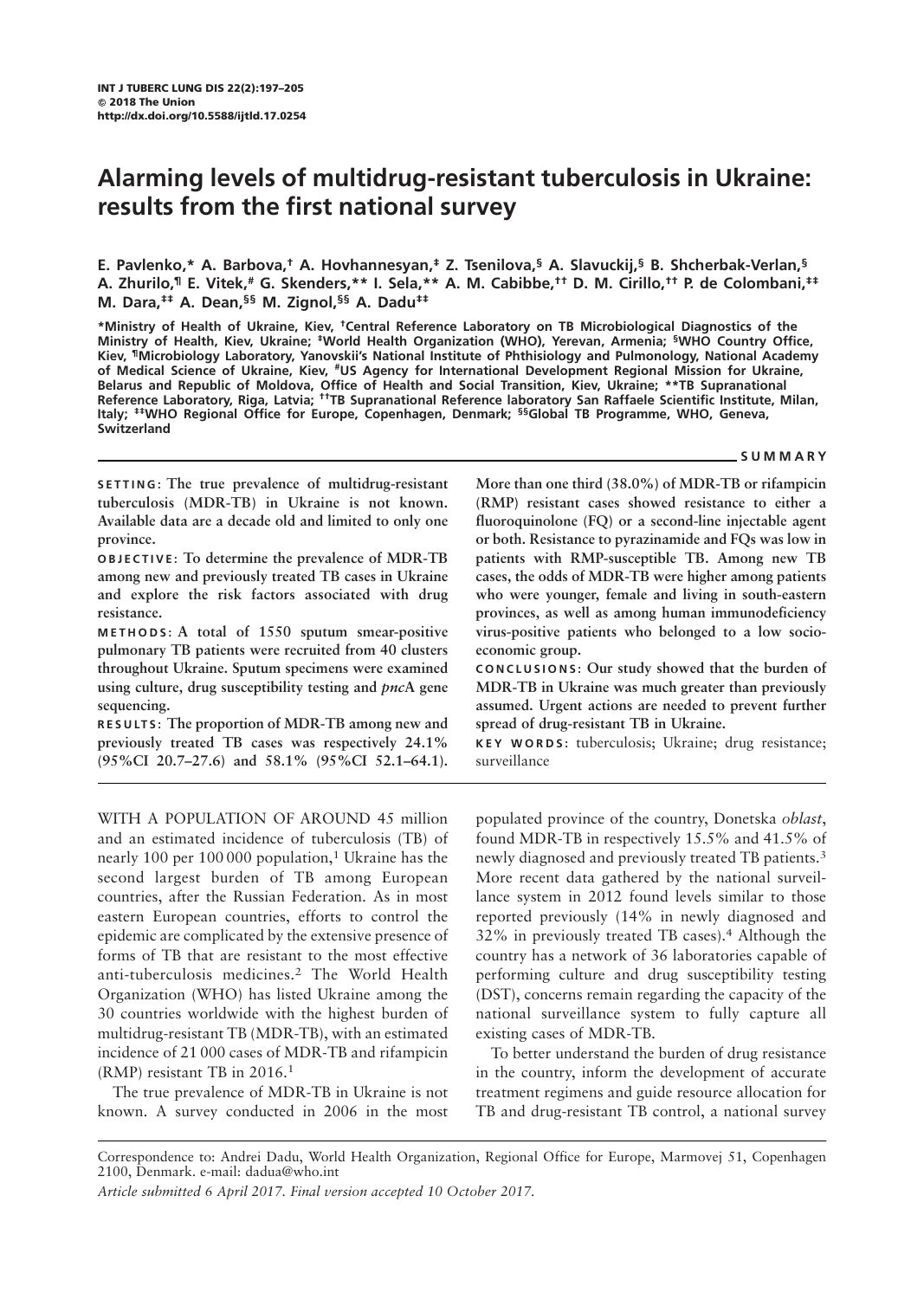of resistance to anti-tuberculosis drugs was conducted for the first time in 2014 following international standards.<sup>5,6</sup>

# **METHODS**

# Study design

Between November 2013 and May 2014, a countrywide survey to investigate anti-tuberculosis drug resistance was conducted in Ukraine. The sampling frame consisted of patients who had been diagnosed with sputum smear-positive pulmonary TB in any health care facility in the country.

The target sample size was 1356 new sputum smear-positive TB cases. This was calculated based on the number of new sputum smear-positive pulmonary TB cases in 2012 ( $n = 9961$ ), an expected prevalence of MDR-TB among new cases of TB of 16%, an exact precision of  $\pm 3\%$  for the 95% confidence intervals (CIs), anticipated losses of 20% (e.g., loss of samples or failure of growth) and a design effect of 2 to account for the cluster sampling design. The survey was implemented in 40 clusters throughout the country selected using a probability proportional-tosize approach according to notifications of new smear-positive TB patients. All consecutive sputum smear-positive pulmonary TB patients (new and previously treated<sup>7</sup>) aged  $\ge 15$  years were enrolled, provided they were newly registered for treatment and gave written informed consent.

Sputum specimens for the isolation of Mycobacterium tuberculosis were collected before treatment was initiated. For each enrolled patient, additional information was collected through a structured questionnaire-based interview, including treatment history for TB, sex, age, place of residence, education, employment conditions, working history, self-perception of social status, history of incarceration, as well as history of tobacco, alcohol and drug use. Alcohol abuse was defined as drinking the equivalent of at least 60 g of pure alcohol on at least one occasion during the week preceding the interview.8 A history of smoking was defined as currently using any tobacco product on a regular basis or at any time in the past 5 years. When available, medical records were reviewed to validate information gathered in the questionnaire. All patients with unknown human immunodeficiency virus (HIV) status were offered HIV testing and counselling. Those found positive on both initial and confirmatory HIV testing were considered HIV-positive.

## Laboratory methods

Sputum samples were tested for acid-fast bacilli using direct microscopy. Positive smears were cultured on Löwenstein-Jensen  $(LJ)$  solid medium in one of the 27 oblast-level laboratories, and followed by DST using the LJ proportional method at the following concentrations: 40  $\mu$ g/ml for RMP, 0.2  $\mu$ g/ml for isoniazid (INH), 2.0  $\mu$ g/ml for ethambutol and 4.0  $\mu$ g/ml for streptomycin. After DST, culture isolates were sent to the National Reference Laboratory, Kiev, Ukraine, where testing was repeated for internal quality assurance. Culture isolates were then sent to the Supranational Reference Laboratory in Riga, Latvia, for external quality control for first-line drugs (using the LJ proportional method at the concentrations stated above) and for DST against second-line drugs at the following concentrations:  $30 \mu g/ml$  for kanamycin (KM) (in LJ), 30 µg/ml for amikacin  $(AMK)$  (in LJ), 40  $\mu$ g/ml for capreomycin (CPM) (in LJ) and 2  $\mu$ g/ml for ofloxacin (OFX) on BACTEC<sup>™</sup>  $MGIT^{TM}$  960 (BD, Sparks, MD, USA); and 0.5 µg/ml and  $2 \mu g/ml$  for moxifloxacin (MFX) using BACTEC MGIT 960. Resistance to pyrazinamide (PZA) was assessed at the Supranational Reference Laboratory in Milan, Italy, by sequencing to detect resistanceconferring mutations in the pncA gene (Rv2043c), and the promoter (Rv2044c–Rv2043c intergenic) region using a Hiseq 2500 platform (Illumina, San Diego, CA, USA) according to the manufacturers' instructions. The role of mutations in conferring resistance was assigned on the basis of recent literature<sup>9–11</sup> and online databases.<sup>12–14</sup>

## Statistical analyses

Data were analysed using Stata v11.0 (StataCorp, College Station, TX, USA). Association of explanatory variables with MDR-TB was assessed by calculating odds ratios (ORs) and testing for statistical significance using the  $\chi^2$  test. All variables with P  $< 0.25$  were included in a multivariate, multilevel logistic regression analysis, with cluster classified as a random effect. Each full model was tested against a nested model using the likelihood ratio test. A cut-off of  $P = 0.05$  was used to exclude variables from the model.

Multiple imputation of missing values was performed before calculating proportions of new and previously treated cases with resistance to first-line drugs. Sampling weights were applied to account for under- or over-enrolment within clusters, with robust standard errors to calculate confidence intervals  $(CIs)$ .

## Ethics approval

The survey protocol was approved by the Ethics Committee of the State Institute of Phthisiology and Pulmonology, Kiev.

## RESULTS

During the recruitment period, 1762 sputum smearpositive pulmonary TB cases were eligible for enrolment in the 40 survey clusters. Of these, 58 (3.3%) patients did not provide written informed consent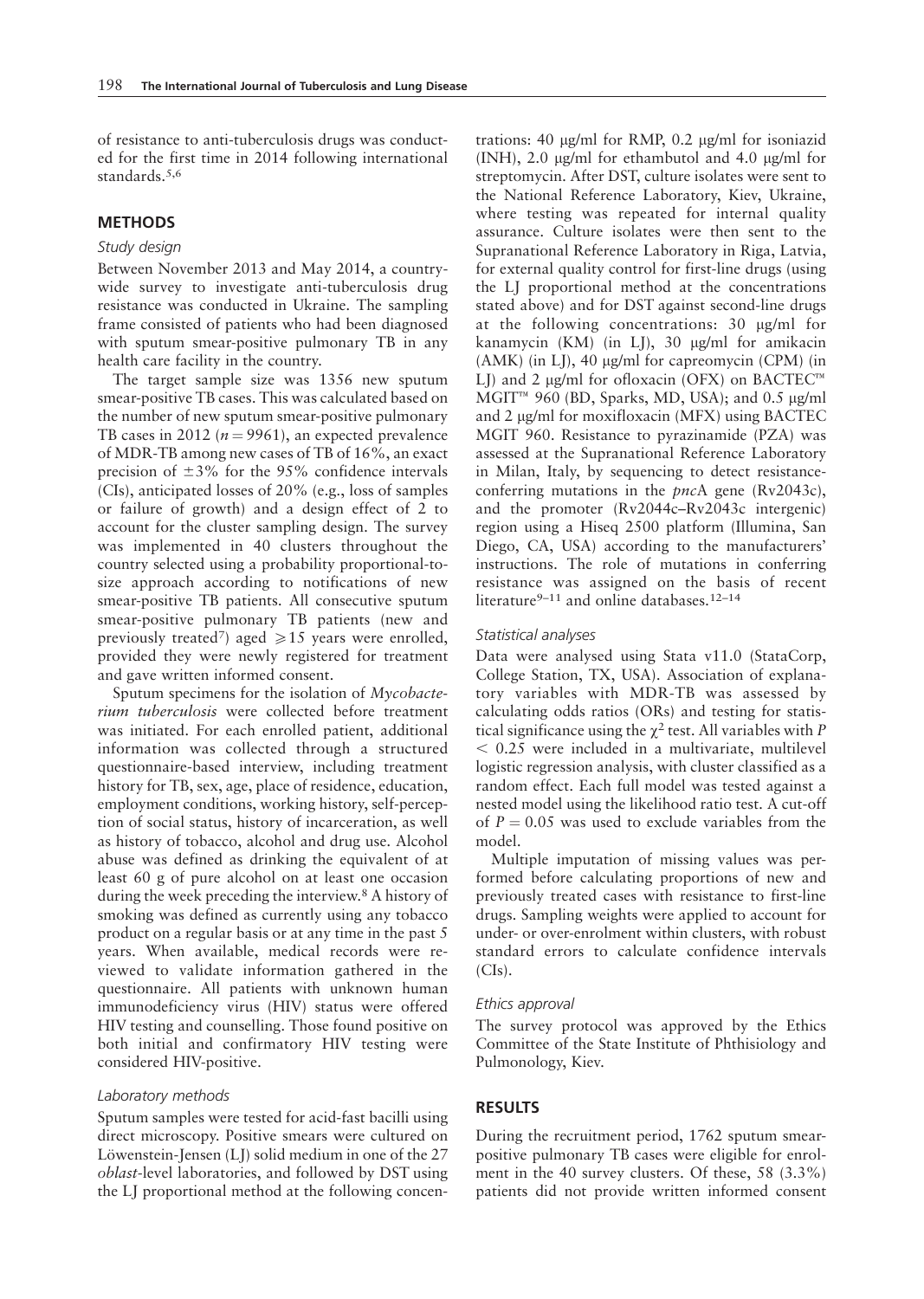



Figure 1 Selection of the study population.  $TB = \text{tuberculosis}$ ;  $MOTT = mycobacteria other than tuberculosis; DIST = drug$ susceptibility testing.

and 46 (2.6%) were excluded because of a missing questionnaire, leaving a total of 1658 patients. Of these, 1557 had a positive culture for M. tuberculosis (33 negative cultures, 20 contaminated cultures, 48 cultures of mycobacteria other than tuberculosis [MOTT]). All of these cases underwent first-line DST, seven of which were contaminated. A final total of 1550 patients (9.1% of all eligible patients, excluding those with MOTT) were included in the analysis (Figure 1).

Of the 1550 patients for whom first-line DST results were available, 1237 (79.8%) were new cases and 313 (20.2%) had been treated previously. The mean age of the study participants was 43 years (range 14–88). The majority (74.8%) were male, 243 (15.7%) were HIV-positive and 213 (13.7%) had a history of incarceration. Additional characteristics of the study population are shown in Table 1.

## Resistance to first-line anti-tuberculosis drugs

Of the 1237 new patients with DST results, 533 (43.1%) had resistance to one or more anti-tuberculosis drugs (95%CI 40.3–45.9) and 289 (24.1%, 95%CI 21.8–26.7) were found to have MDR-TB. Resistance to INH was found in 462 patients (37.3%, 95%CI 34.6–40.1), and RMP resistance in 310 (25.1%, 95%CI 22.7–27.6). Among 313 previously treated patients, resistance to one or more drugs was found in 218 isolates (69.6%, 95%CI 64.2–74.7) and MDR-TB in 182 (56.3%, 95%CI 52.5–63.7). Resistance to INH was observed in 206 patients (65.8%, 95%CI 60.3–71.1) and RMP resistance in 185 (59.1%, 95%CI 53.4–64.6) (Table 2). The geographical distribution of proportions of MDR-TB among new TB patients is shown in Figure 2.

# Resistance to pyrazinamide and second-line antituberculosis drugs

A total of 1130 patients were tested for resistance to PZA. Resistance was detected in respectively 11.6% (95%CI 9.3–14.0) and 41.4% (95%CI 35.6–47.3) of new and previously treated cases. Levels of resistance to fluoroquinolones (FQs) (OFX and MFX) and second-line injectable agents (KM, AMK and CPM) are shown in Table 3. Significantly higher levels of resistance to PZA, FQs and second-line injectables were found in previously treated cases than in new cases, and in patients with RMP-resistant TB than in those with RMP-susceptible TB (Table 3). Of the 72 OFX-resistant strains, respectively 61 (85%) and 9  $(13%)$  had additional resistance to MFX at 0.5 µg/ml and 2.0 µg/ml. Of the 139 KM-resistant strains, respectively 73 (53%) and 48 (35%) had additional resistance to AMK and CPM.

Among 495 MDR-TB or RMP-resistant TB cases, 458 were tested for resistance to both FQs and second-line injectable drugs and 368 were also tested for resistance to PZA. A total of 174 MDR-TB or RMP-resistant TB cases (38.0%, 95%CI 33.1–42.9) had resistance to either a FQ or a second-line injectable agent or both. A total of 131 (32.6%, 95%CI 27.7–37.5) MDR-TB or RMP-resistant TB cases were susceptible to FQs, second-line injectable drugs and PZA. Among MDR-TB cases, 50 (11.2%, 95%CI 8.1–14.4) had extensively drug-resistant TB (XDR-TB), while 86 (19.3%, 95%CI 15.1-23.5) were resistant to FQs and 149 (33.5%, 95%CI 28.9–38.1) were resistant to second-line injectables.

# Analysis of risk factors for multidrug-resistant tuberculosis

Previously treated patients were significantly more likely to have MDR-TB than new patients (OR 4.38, 95%CI 3.34–5.75,  $P \le 0.0001$ ). Table 4 shows the results of univariate logistic regression analyses performed on new and previously treated TB cases separately.

In the multivariate logistic regression analysis, age and geographical zone of residence were significantly associated with MDR-TB among new cases. Age was inversely associated with MDR-TB in a linear pattern: every 10-year increase in age reduced the odds of MDR-TB in new cases by 19% (OR 0.81, 95%CI 0.72–0.91). Being a resident of south-eastern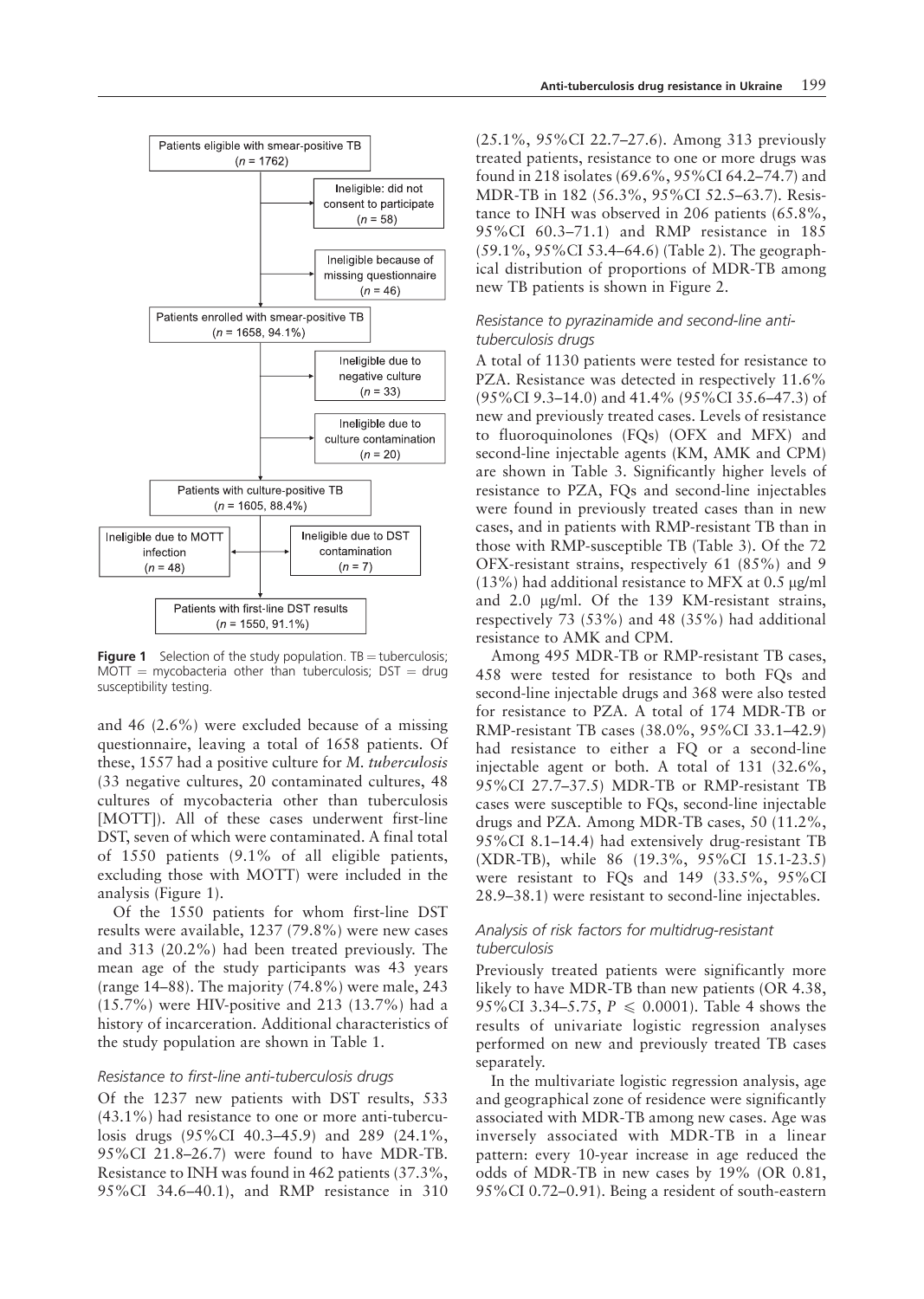| Characteristic                                                                                                                                                        | New TB cases<br>$(n = 1237)$<br>n(% )                                      | Previously treated TB cases<br>$(n = 313)$<br>n(% )                   | All TB cases<br>$(n = 1500)$<br>n(% )                                      |
|-----------------------------------------------------------------------------------------------------------------------------------------------------------------------|----------------------------------------------------------------------------|-----------------------------------------------------------------------|----------------------------------------------------------------------------|
| Sex<br>Male<br>female                                                                                                                                                 | 905 (73.2)<br>332 (26.8)                                                   | 255(81.5)<br>58 (18.5)                                                | 1 160 (74.8)<br>390 (25.2)                                                 |
| Age, years<br>$<$ 25<br>$25 - 34$<br>$35 - 44$<br>$45 - 54$<br>$55 - 64$<br>$\geqslant$ 65                                                                            | 82(6.6)<br>289 (23.4)<br>376 (30.4)<br>286 (23.1)<br>129 (10.4)<br>75(6.1) | 5(1.6)<br>77 (24.6)<br>95 (30.4)<br>78 (24.9)<br>45 (14.4)<br>13(4.2) | 87(5.6)<br>366 (23.6)<br>471 (30.4)<br>364 (23.5)<br>174(11.2)<br>88 (5.7) |
| Place of residence<br>Large city $(>1000000$ population)<br>Town (50 000-<1 000 000 population)<br>Small town (5 000<50 000 population)<br>Rural $(<5000$ population) | 175(14.1)<br>392 (31.7)<br>200 (16.2)<br>470 (38)                          | 45 (14.4)<br>102 (32.6)<br>49 (15.7)<br>117 (37.4)                    | 220 (14.2)<br>494 (31.9)<br>249 (16.1)<br>587 (37.9)                       |
| Geographic zone of Ukraine<br>Western<br>Central<br>South-eastern                                                                                                     | 217 (17.5)<br>358 (28.9)<br>662 (53.5)                                     | 45 (14.4)<br>80 (25.6)<br>188 (60.1)                                  | 262 (16.9)<br>438 (28.3)<br>850 (54.8)                                     |
| HIV status<br>Negative<br>Positive<br>Unknown                                                                                                                         | 1024 (82.8)<br>195 (15.8)<br>18(1.5)                                       | 258 (82.4)<br>48 (15.3)<br>7(2.2)                                     | 1 2 8 2 (8 2 . 7)<br>243 (15.7)<br>25(1.6)                                 |

#### Table 1 Characteristics of enrolled patients

 $TB = \text{tuberculosis}$ ; HIV  $=$  human immunodeficiency virus.

Table 2 Resistance to first-line drugs among new, previously treated and all tuberculosis patients

| Drug             | New TB cases<br>$(n = 1237)$<br>$% (95\%CI)$ | Previously treated TB cases<br>$(n = 313)$<br>% (95%CI) | Resistance in newly<br>vs. previously treated<br>P value | All TB cases<br>$(n = 1500)$<br>% (95%CI) |  |  |
|------------------|----------------------------------------------|---------------------------------------------------------|----------------------------------------------------------|-------------------------------------------|--|--|
| Isoniazid        | 37.3 (34.6-40.1)                             | $65.8(60.3 - 71.1)$                                     | < 0.0001                                                 | 43.1 (40.6–45.6)                          |  |  |
| Rifampicin       | $25.1(22.7-27.6)$                            | 59.1 (53.4–64.6)                                        | < 0.0001                                                 | $31.9(29.6 - 34.3)$                       |  |  |
| Ethambutol       | $13.9(12.0 - 16.0)$                          | 38.3 (32.9–44.0)                                        | < 0.0001                                                 | 18.8 (16.9-20.9)                          |  |  |
| Streptomycin     | $35.8, (33.1 - 38.6)$                        | $63.3(57.7 - 68.6)$                                     | < 0.0001                                                 | 41.3 (38.9-43.9)                          |  |  |
| Any of the above | 43.1 (40.3–45.9)                             | $69.6(64.2 - 74.7)$                                     | < 0.0001                                                 | 48.5 (45.9–51.0)                          |  |  |
| MDR-TB           | 24.1 (20.7-27.6)                             | $58.1(52.1 - 64.1)$                                     | < 0.0001                                                 | 31.0 (28.7–33.3)                          |  |  |

 $TB =$  tuberculosis;  $CI =$  confidence interval; MDR-TB  $=$  multidrug-resistant TB.



Figure 2 Percentage of new TB cases with MDR-TB by region. Western zone: Chernivitsi, Ivano-Frankovsk, Khmelnistki, Lviv, Rivne, Ternopil, Volyn and Zakarpattia oblasts. Central zone: Cherkasy, Chernihiv, Kiev, Kirovohrad, Poltava, Sumy, Vinnytsia and Zhytimyr oblasts. South-Eastern zone: Crimea Autonomous Republic and Dnipropterovsk, Donetsk, Kharkiv, Kherson, Luhansk, Mikolaiv, Odessa and Zaoporozhia oblasts.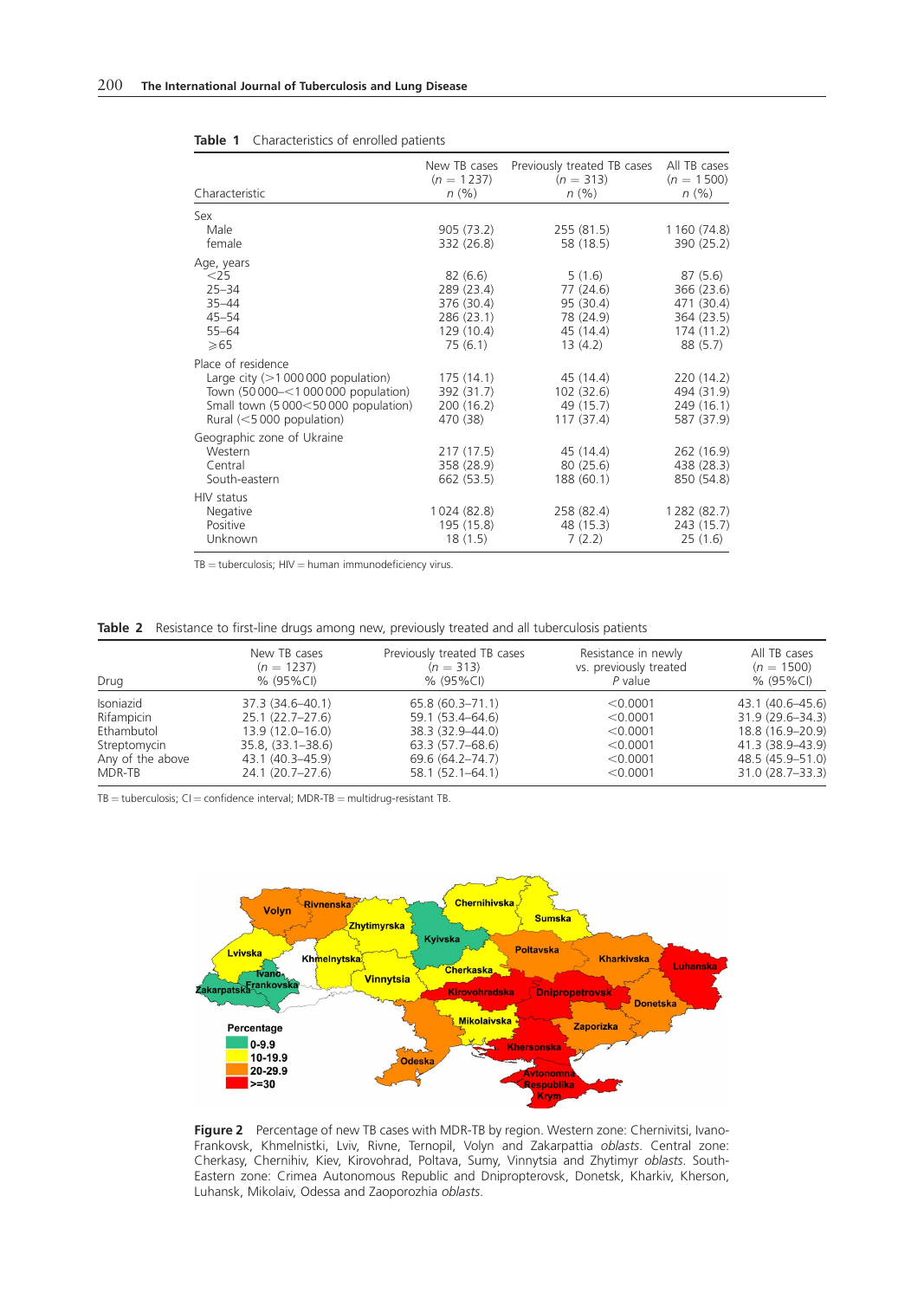|                                  |                                                            | Table 3 Resistance to pyrazinamide and second-line drugs by treatment history and RIVIP resistance status |                                                                 |                                                                 |                                                                                                                            |                                                                     |                                                                                                                      |
|----------------------------------|------------------------------------------------------------|-----------------------------------------------------------------------------------------------------------|-----------------------------------------------------------------|-----------------------------------------------------------------|----------------------------------------------------------------------------------------------------------------------------|---------------------------------------------------------------------|----------------------------------------------------------------------------------------------------------------------|
|                                  | New TB cases<br>n (%)(95%Cl)                               | Previously treated<br>n (%)(95%Cl)<br>TB cases                                                            | vs. previously treated<br>Resistance in newly<br><b>P</b> value | RMP-susceptible<br>n (%)(95%Cl)                                 | n (%)(95%Cl)<br>RMP-resistant                                                                                              | Resistance in RMP-susceptible<br>vs. RMP-resistant cases<br>P value | 1 (%)(95%Cl)<br>All TB cases                                                                                         |
| yrazinamide                      | 895 (11.6) (9.3-14.0)                                      | 235 (41.4) (35.6-47.3)                                                                                    |                                                                 | 762 (1.0) (0.4-1.6)                                             | 368 (52.8) (47.2-58.5)                                                                                                     | $-0.0001$                                                           | $130(17.6)(15.0-20.3)$                                                                                               |
| <b>diffoxacin</b>                | $152(4.7)(3.5-5.9)$                                        |                                                                                                           |                                                                 |                                                                 |                                                                                                                            | 20.0001                                                             |                                                                                                                      |
|                                  |                                                            |                                                                                                           |                                                                 |                                                                 |                                                                                                                            |                                                                     |                                                                                                                      |
| MFX, 0.5 µg/ml<br>MFX, 2.0 µg/ml | $872(5.1)(3.6-6.6)$<br>$869(0.6)(0-1.1)$                   | 295 (13.6) (9.5-17.7)<br>235 (13.4) (9.2-17.7)<br>231 (3.1) (0.8-5.5)                                     |                                                                 | 986 (0.7) (0.2–1.2)<br>716 (1.5) (0.5–2.5)<br>715 (0.4) (0–0.9) | 461 (18.7) (14.6-22.8)<br>391 (17.9) (14.0-21.7)<br>385 (2.6) (0.9-4.4)<br>461 (16.5) (12.7-20.4)<br>461 (10.5) (7.6-13.4) | $\begin{array}{c} 0.0001 \\ 0.002 \\ 0.001 \\ 0.001 \end{array}$    | 1447 (6.4) (5.1-7.8)<br>1107 (6.8) (5.3-8.3)<br>1100 (1.1) (0.4-1.8)<br>1447 (5.5) (4.1-6.8)<br>1447 (5.5) (2.5-4.5) |
| kanamycin                        | $152(8.6)(6.8-10.5)$                                       | 295 (17.8) (13.3–22.4)<br>295 (10.0) (6.4–13.6)<br>295 (5.6) (3.3–8.0)                                    |                                                                 | 986 (0.4) (0-0.7)<br>986 (0.2) (0-0.6)                          |                                                                                                                            |                                                                     |                                                                                                                      |
| Amikacın                         | $152(4.3)(3.1-5.5)$                                        |                                                                                                           |                                                                 | 986 (0.2) (0-0.6)<br>986 (0.1) (0-0.4)                          |                                                                                                                            |                                                                     |                                                                                                                      |
| Capreomycin                      | $152(2.9)(2.0-3.9)$                                        |                                                                                                           | $-0.001$                                                        |                                                                 | $(10.5) (7.6 - 13.4)$                                                                                                      | 0.004                                                               |                                                                                                                      |
|                                  | $RMP = n$ fampicin; TB = tuberculosis; MFX = moxifloxacin. |                                                                                                           |                                                                 |                                                                 |                                                                                                                            |                                                                     |                                                                                                                      |

Ukraine was associated with an increased odds of MDR-TB (OR 2.61, 95%CI 1.69–4.02) compared with Western Ukraine. The association between MDR-TB and HIV in new cases was only significant for patients who self-reported a low socio-economic status (OR 2.91, 95%CI 1.72–4.93) and not for those with perceived their socio-economic status as 'average and above' (Table 5).

Sex, age, geographical zone of residence, place of residence and outcome of previous treatment were associated with MDR-TB among previously treated cases on multivariate analysis (Table 5). Women had a 2.5 times greater odds of MDR-TB than men (OR 2.40, 95%CI 1.23–4.68), and the 34–44 and 45–54 year age groups had higher odds than other age groups. In addition, patients living in towns and rural areas had significantly higher odds of MDR-TB than those living in large cities (Table 5).

# **DISCUSSION**

The results of the first national anti-tuberculosis drug resistance survey in Ukraine are alarming. Nearly a quarter of new cases and 60% of previously treated cases had MDR-TB. Such levels of resistance were higher than anticipated based on the survey conducted in Donetska oblast in 20063 and routine surveillance data,<sup>15</sup> but are in line with those detected in other eastern European countries, such as Uzbekistan<sup>1</sup> and Republic of Moldova,<sup>16</sup> and lower than those in Belarus.17,18 However, given the large burden of TB in Ukraine, these proportions translate into approximately 21 000 (16 000–26 000) incident cases of MDR-TB and RMP-resistant TB in 2016. <sup>1</sup> This survey highlights gaps in routine surveillance, which indicated that only 19.2% of new and 40.7% of previously treated cases were diagnosed with MDR-TB in 2013.<sup>15</sup> This discrepancy can be explained by incomplete DST coverage of all TB patients and/or incomplete recording and reporting of testing results.

Results of second-line DST showed that resistance to second-line anti-tuberculosis drugs was widespread in patients with MDR-TB. More than one third (38.0%) of patients with MDR-TB or RMP resistance had additional resistance to either a FQ or to a second-line injectable agent or to both (among MDR-TB patients, referred to as extensively drugresistant TB [XDR-TB]), and therefore were eligible for treatment with novel drugs such as bedaquiline or delamanid.19,20 This translates to approximately 8000 patients who would be in need of these new drugs every year. One third (32.6%) of patients with MDR-TB or RMP resistance were susceptible to PZA, FQs and injectable agents, and were therefore eligible for a shorter treatment regimen.19,20 This translates into around 7000 patients countrywide. Levels of resistance to PZA, FQs and second-line injectable agents were very low in patients with RMP-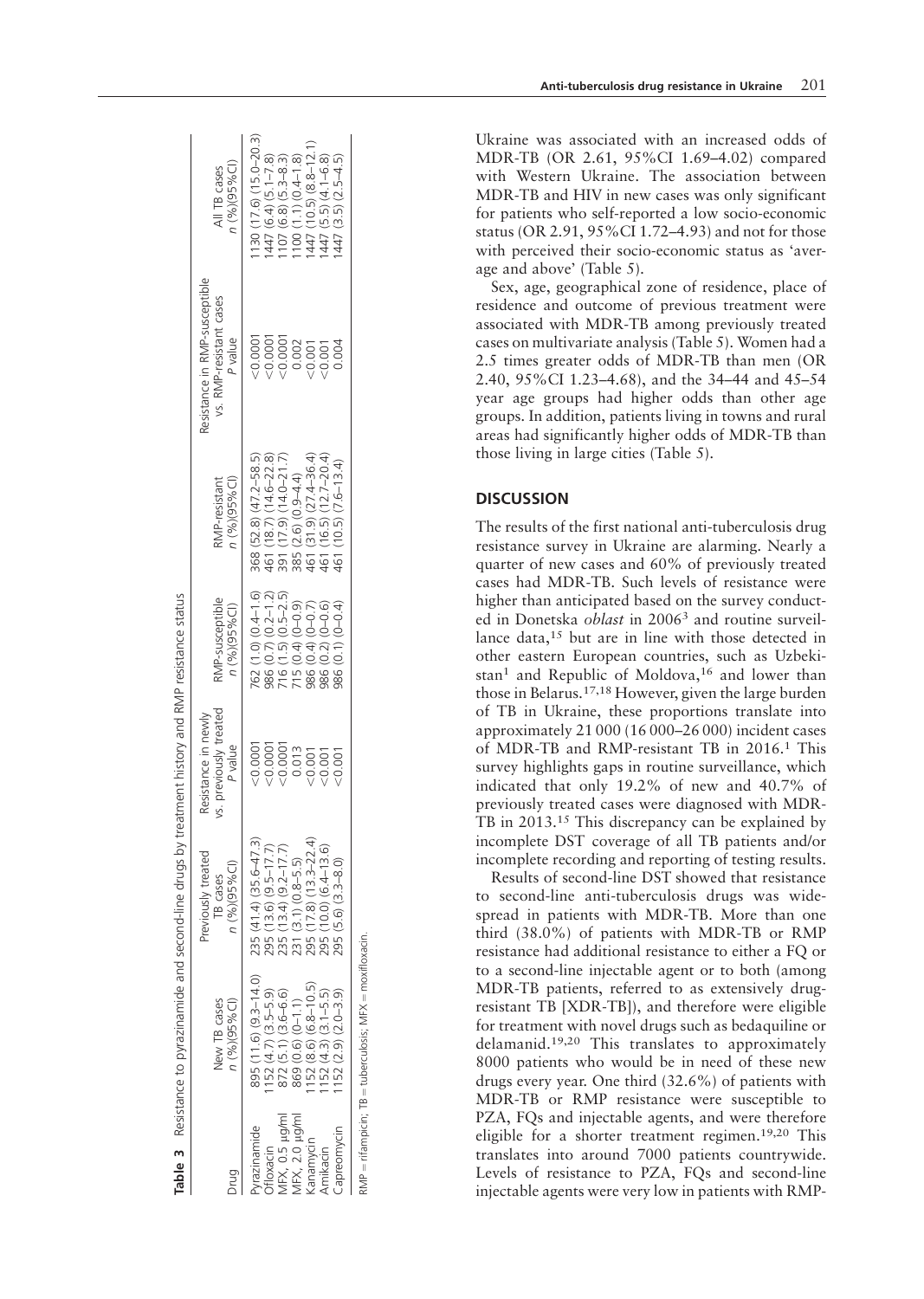|                                                                                                                                                                        |                                                                                           | New cases ( $n = 1237$ )                                                                                                 | Previously treated cases ( $n = 313$ )                |                                                                                     |                                                                                                            |                                                 |  |  |
|------------------------------------------------------------------------------------------------------------------------------------------------------------------------|-------------------------------------------------------------------------------------------|--------------------------------------------------------------------------------------------------------------------------|-------------------------------------------------------|-------------------------------------------------------------------------------------|------------------------------------------------------------------------------------------------------------|-------------------------------------------------|--|--|
|                                                                                                                                                                        | MDR-TB patients                                                                           | Univariate analysis                                                                                                      |                                                       | MDR-TB patients                                                                     | Univariate analysis                                                                                        |                                                 |  |  |
| Characteristic                                                                                                                                                         | n(%)                                                                                      | OR (95%CI)                                                                                                               | $P$ value                                             | n(%)                                                                                | OR (95%CI)                                                                                                 | P value                                         |  |  |
| Sex<br>Male<br>Female                                                                                                                                                  | 905 (24.2)<br>332 (23.8)                                                                  | Reference<br>$1.0(0.7-1.3)$                                                                                              | 0.883                                                 | 255 (55.3)<br>58 (70.7)                                                             | Reference<br>$2.0(1.1-3.6)*$                                                                               | $0.032*$                                        |  |  |
| Age, years<br>$<$ 25<br>$25 - 34$<br>$35 - 44$<br>$45 - 54$<br>$55 - 64$<br>$\geqslant 65$                                                                             | 82 (35.4)<br>289 (27.7)<br>376 (23.9)<br>286 (25.5)<br>129 (13.2)<br>75 (14.7)            | $3.6(1.8 - 7.1)^*$<br>$2.5(1.4 - 4.4)^*$<br>$2.1 (1.2 - 3.6)^*$<br>$2.2(1.2-3.9)*$<br>Reference<br>$1.1(0.5 - 2.7)$      | $0.000*$<br>$0.002*$<br>$0.011*$<br>$0.007*$<br>0.766 | 5(40.0)<br>77 (53.2)<br>95 (67.4)<br>78 (62.8)<br>45 (42.2)<br>13 (53.8)            | $0.9(0.1 - 6.1)$<br>$1.6(0.7-3.3)$<br>$2.8(1.3-6.0)*$<br>$2.3(1.1-5.0)*$<br>Reference<br>$1.6(0.5 - 5.6)$  | 0.925<br>0.242<br>$0.005*$<br>$0.028*$<br>0.462 |  |  |
| Place of residence<br>Large city ( $>1000000$ population)<br>Town (50 000-<1 000 000 population)<br>Small town (5 000<50 000 population)<br>Rural $(<5000$ population) | 175(29.1)<br>392 (28.6)<br>200 (23.0)<br>470 (18.9)                                       | Reference<br>$1.0(0.7-1.4)$<br>$0.7(0.5-1.2)$<br>$0.6(0.4-0.9)*$                                                         | 0.890<br>0.176<br>$0.005*$                            | 45 (37.8)<br>102 (67.6)<br>49 (51.0)<br>117(60.7)                                   | Reference<br>$3.4(1.6 - 7.4)$ *<br>$1.7(0.7-4.0)$<br>$2.5(1.2-5.3)*$                                       | $0.001*$<br>0.199<br>$0.009*$                   |  |  |
| Geographic zone of Ukraine<br>Western<br>Central<br>South-eastern                                                                                                      | 217 (15.7)<br>358 (17.6)<br>662 (30.4)                                                    | Reference<br>$1.2(0.7-1.8)$<br>$2.4(1.6-3.5)^*$                                                                          | 0.550<br>$<$ 0.0001*                                  | 45(51.1)<br>80 (48.8)<br>188 (63.8)                                                 | Reference<br>$0.9(0.4-1.9)$<br>$1.7(0.9 - 3.3)$                                                            | 0.801<br>0.116                                  |  |  |
| HIV status<br>Negative<br>Positive                                                                                                                                     | 1024(22.1)<br>195 (35.4)                                                                  | Reference<br>$1.9(1.4 - 2.7)*$                                                                                           | $<$ 0.0001*                                           | 258 (56.6)<br>48 (68.8)                                                             | Reference<br>$1.7(0.9 - 3.3)$                                                                              | 0.117                                           |  |  |
| Education<br>Primary or lower<br>Secondary<br>Secondary professional<br>High                                                                                           | 29 (27.6)<br>558 (24.0)<br>576 (23.8)<br>72 (26.4)                                        | $1.2(0.5-2.8)$<br>$1.0(0.8-1.3)$<br>Reference<br>$1.1(0.7-2.0)$                                                          | 0.640<br>0.928<br>0.626                               | 3(100.0)<br>158 (53.8)<br>142 (59.9)<br>10(90.0)                                    | $0.8(0.5-12)$<br>Reference<br>$6.0(0.7-48.9)$                                                              | 0.290<br>0.092                                  |  |  |
| Employment<br>Employed<br>Unemployed<br>Disabled<br>Student<br>Housewife<br>Retired<br>Other                                                                           | 318 (21.7)<br>662 (28.4)<br>49 (16.3)<br>12(16.7)<br>23 (17.4)<br>137 (14.6)<br>36 (19.4) | Reference<br>$1.4(1.0-2.0)*$<br>$0.7(0.3-1.6)$<br>$0.7(0.2 - 3.4)$<br>$0.8(0.3-2.3)$<br>$0.6(0.4-1.1)$<br>$0.9(0.4-2.1)$ | $0.026*$<br>0.391<br>0.678<br>0.627<br>0.080<br>0.755 | 58 (60.3)<br>179 (57.5)<br>29 (72.4)<br>3(66.7)<br>2(100.0)<br>38 (44.7)<br>4(50.0) | Reference<br>$0.9(0.5-1.6)$<br>$1.7(0.7-4.6)$<br>$1.3(0.1 - 15.7)$<br>$0.5(0.2 - 1.2)$<br>$0.7(0.1 - 5.1)$ | 0.707<br>0.271<br>0.828<br>0.135<br>0.686       |  |  |
| Working abroad in the past 2 years<br>No<br>Yes                                                                                                                        | 1148 (24.1)<br>87(24.1)                                                                   | Reference<br>$1.0(0.6-1.7)$                                                                                              | 0.999                                                 | 296 (58.1)<br>16(62.5)                                                              | Reference<br>$1.2(0.4 - 3.4)$                                                                              | 0.729                                           |  |  |
| Self-perception of social status<br>Below average<br>Average and above                                                                                                 | 431 (27.1)<br>784 (22.3)                                                                  | $1.3(1.0-1.7)$ *<br>Reference                                                                                            | $0.060*$                                              | 166 (59.0)<br>134 (56.0)                                                            | $0.9(0.6-1.4)$<br>Reference                                                                                | 0.593                                           |  |  |
| History of incarceration<br>No<br>Yes                                                                                                                                  | 1088 (23.3)<br>145 (30.3)                                                                 | Reference<br>$1.4(1.0-2.1)*$                                                                                             | $0.061*$                                              | 245 (57.6)<br>68 (60.3)                                                             | Reference<br>$1.1(0.7-1.9)$                                                                                | 0.686                                           |  |  |
| Tobacco use in the past 5 years<br>No<br>Yes                                                                                                                           | 231 (22.1<br>1 0 0 (24.6)                                                                 | Reference<br>$1.2(0.8-1.6)$                                                                                              | 0.428                                                 | 49 (57.1<br>262 (58.0)                                                              | Reference<br>$1.0(0.6-1.9)$                                                                                | 0.910                                           |  |  |
| Alcohol use<br>No<br>Yes                                                                                                                                               | 978 (24.7)<br>251 (22.3)                                                                  | Reference<br>$0.9(0.6-1.2)$                                                                                              | 0.422                                                 | 227 (55.5)<br>86 (65.1)                                                             | Reference<br>$1.5(0.9 - 2.5)$                                                                              | 0.125                                           |  |  |
| Drug use in the past month<br>No<br>Yes                                                                                                                                | 1 162 (23.4)<br>73 (34.2)                                                                 | Reference<br>$1.7(1.0-2.8)$ *                                                                                            | $0.036*$                                              | 293 (59.4)<br>20(40.0)                                                              | Reference<br>$0.5(0.2-1.2)$                                                                                | $0.090*$                                        |  |  |
| Outcome of previous treatment<br>Relapse<br>Lost to follow-up<br>Failure<br>Unknown                                                                                    |                                                                                           |                                                                                                                          |                                                       | 217 (60.8)<br>41 (34.1)<br>43 (67.4)<br>12(58.3)                                    | Reference<br>$0.3(0.2-0.7)$<br>$1.3(0.7-2.7)$<br>$0.9(0.3 - 2.9)$                                          | $0.002*$<br>0.416<br>0.864                      |  |  |

|  |  |  |  |  |  |  | <b>Table 4</b> Risk factors for MDR-TB among new and previously treated TB cases (univariate analysis) |  |
|--|--|--|--|--|--|--|--------------------------------------------------------------------------------------------------------|--|
|  |  |  |  |  |  |  |                                                                                                        |  |

\* Statistically significant.<br>MDR-TB = multidrug-resistant tuberculosis; OR = odds ratio; CI = confidence interval; HIV = human immunodeficiency virus.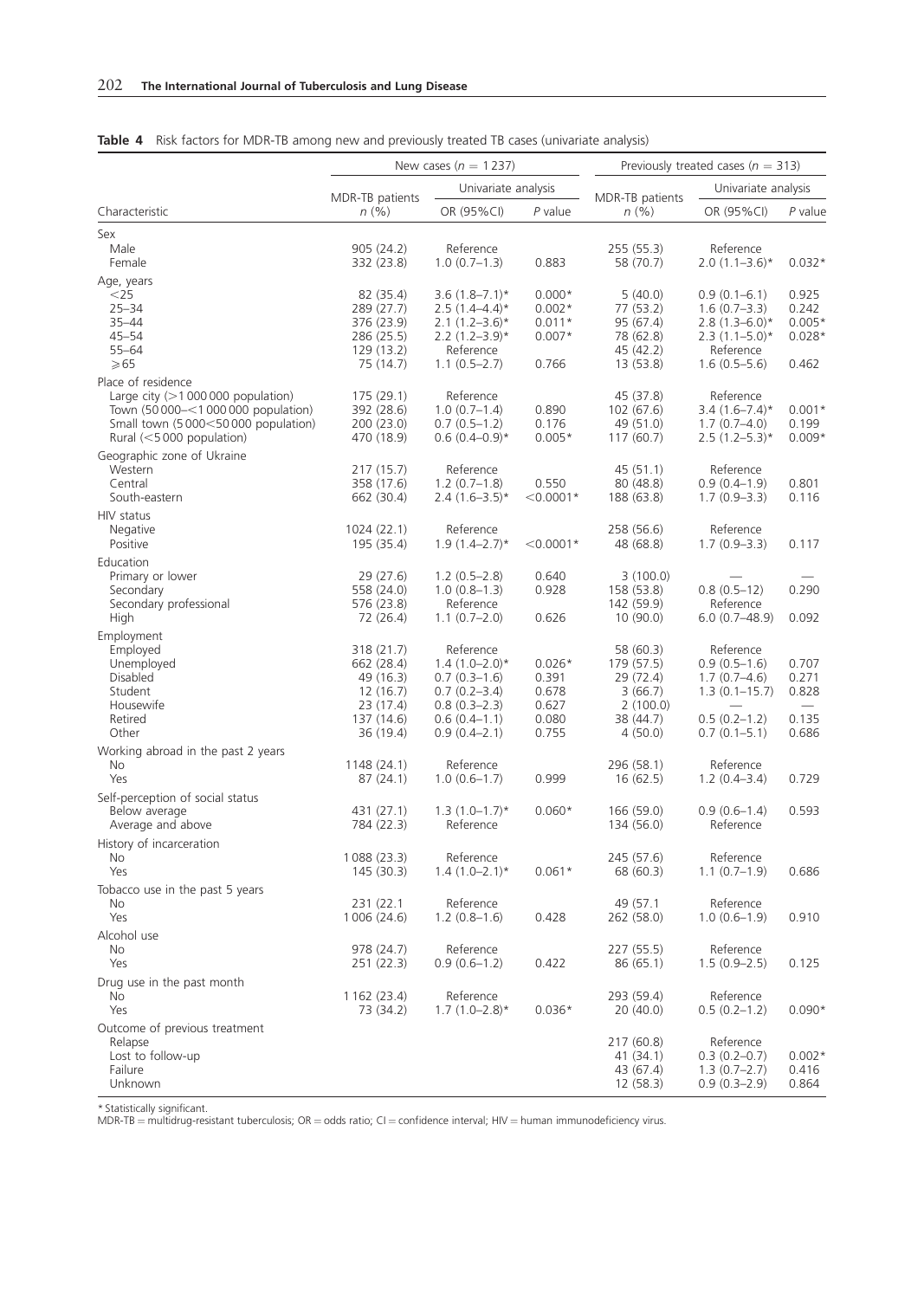|                                                                                                                                                                          | New cases                                             |                  | Retreated cases                                                                                              |                  |  |  |
|--------------------------------------------------------------------------------------------------------------------------------------------------------------------------|-------------------------------------------------------|------------------|--------------------------------------------------------------------------------------------------------------|------------------|--|--|
| Characteristic                                                                                                                                                           | aOR (95%CI)                                           | LRT<br>$P$ value | aOR (95%CI)                                                                                                  | LRT<br>$P$ value |  |  |
| Sex<br>Male                                                                                                                                                              |                                                       |                  | Reference                                                                                                    | 0.0080           |  |  |
| Female                                                                                                                                                                   |                                                       |                  | $2.4(1.2 - 4.7)$                                                                                             |                  |  |  |
| Age, years (linear for new TB cases)<br>$<$ 25<br>$25 - 34$<br>$35 - 44$<br>$45 - 54$<br>$55 - 64$<br>$\geqslant 65$                                                     | Reference<br>$0.8†$ (0.7-0.9)                         | 0.0002           | $0.9(0.1 - 7.1)$<br>$1.6(0.7 - 3.5)$<br>$3.3(1.5 - 7.3)$<br>$2.7(1.2-6.0)$<br>Reference<br>$1.73(0.5 - 6.6)$ | 0.0279           |  |  |
| Place of residence<br>Large city $(>1000000$ population)<br>Town (50 000 - < 1 000 000 population)<br>Small town (5 000<50 000 population)<br>Rural $(<5000$ population) |                                                       |                  | Reference<br>$3.4(1.5 - 7.3)$<br>$1.9(0.8-4.4)$<br>$2.3(1.1-4.9)$                                            | 0.0189           |  |  |
| Geographic zone of Ukraine<br>Western<br>Central<br>South-eastern                                                                                                        | Reference<br>$1.3(0.84 - 2.16)$<br>$2.6(1.69 - 4.02)$ | 0.0000           |                                                                                                              |                  |  |  |
| HIV status<br><b>Negative</b><br>Average and above SES<br>Low SES                                                                                                        | Reference<br>$1.3(0.9-1.7)$                           | 0.0000           |                                                                                                              |                  |  |  |
| Positive<br>Average and above SES<br>Low SES                                                                                                                             | $1.1(0.7-1.8)$<br>$2.9(1.7 - 4.9)$                    |                  |                                                                                                              |                  |  |  |
| Outcome of previous treatment<br>Relapse<br>Lost to follow-up<br>Failure<br>Unknown                                                                                      |                                                       |                  | Reference<br>$1.2(0.6-2.4)$<br>$0.7(0.2 - 2.4)$                                                              | 0.0383           |  |  |

| <b>Table 5</b> Independent risk factors of MDR-TB among new and previously treated TB cases in a |  |  |  |  |  |
|--------------------------------------------------------------------------------------------------|--|--|--|--|--|
| multivariate logistic regression analysis*                                                       |  |  |  |  |  |

\* Cells left blank indicate variables that were not included in the model.

† Every 10-year increase.

MDR-TB = multidrug-resistant tuberculosis; aOR = adjusted odds ratio; CI = confidence interval; LRT = likelihood ratio test;  $HIV =$  human immunodeficiency virus;  $SES =$  socio-economic status.

susceptible TB (Table 3), a result that was in accordance with findings from other settings.<sup>21</sup> This observation suggests that there was limited spread of resistance to second-line drugs outside the group of patients with MDR-TB. This finding may be of relevance when introducing new regimens for the treatment of TB.

Our survey showed striking geographic heterogeneity in the proportion of new patients with MDR-TB (Figure 2). This was already known from routine surveillance and mortality data.<sup>22</sup> Although our study was not powered to assess the proportions of MDR-TB at the *oblast* level, multivariate analysis indicated that among new TB cases, the odds of MDR-TB was  $>$ 2 times higher in patients living in the south-eastern part of Ukraine than in those living in eastern and central Ukraine (adjusted OR 2.6) (Table 5). In new TB cases, the proportion of MDR-TB decreased linearly from 35% in the age group 14–24 years to 15% in those aged  $\ge 65$  years. Such a pattern could be an indication of greater transmission of MDR-TB strains over time. TB in younger people is a result of more recent transmission, in contrast to older people, in whom TB is more often due to reactivation. An increased burden of MDR-TB among younger people has been shown in several Eastern European countries, including Uzbekistan,<sup>23</sup> Republic of Moldova,<sup>16</sup> Belarus<sup>18</sup> and Georgia.<sup>24</sup>

Among new TB cases, univariate analysis showed a strong association between HIV and MDR-TB, a result that was in line with findings for previous studies in the country<sup>3</sup> and in the region.<sup>18</sup> However, on multivariate analysis, HIV was only associated with MDR-TB among patients who self-reported low socio-economic status. This finding supports the hypothesis that people living with HIV and patients with MDR-TB in Eastern Europe share common risk factors and belong to the more marginalised groups of society. Patients co-infected with TB-HIV who do not belong to poor socio-economic groups do not have an increased risk of MDR-TB, as shown also in Kazakhstan.<sup>25</sup>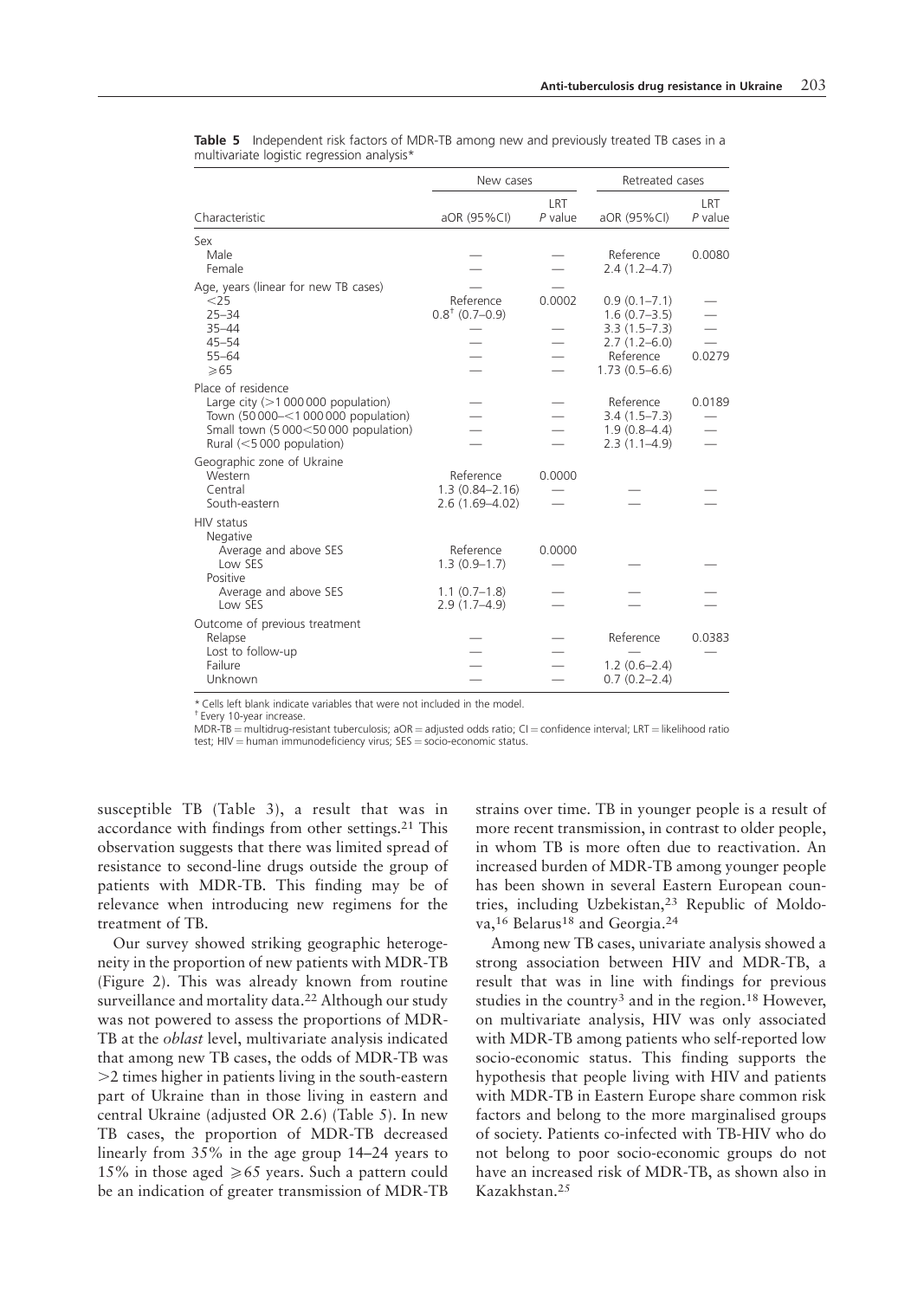Our survey had four main limitations. First, the implementation of field operations was interrupted by military conflict. Thanks to the dedication and commitment of all stakeholders at the central and peripheral levels, the survey was completed. At times there was disruption in the supply of second-line drugs and culture reagents and in sample transportation. Communication with two clusters in the Crimea region was permanently interrupted and the target sample size could not be reached. To adjust for this factor, sample weights were applied. Second, for logistic reasons, our study was restricted to the civilian population. Although it is known that the prison population has an increased risk of MDR-TB,<sup>3</sup> the magnitude of the MDR-TB problem in prisons could not be quantified. Third, self-reported socio-economic status, included in the risk factor analysis, may have been influenced by recall bias and personal perceptions. For this reason, the association detected between MDR-TB and HIV positivity among patients with a self-reported low socioeconomic status should be validated by a more objective measure. Finally, drug resistance surveys are usually designed to estimate levels of resistance among new cases only.5,6 The sample size for previously treated cases may therefore not allow a precise estimate among this group.

# **CONCLUSIONS**

This survey has provided a comprehensive overview of the magnitude of drug-resistant TB in Ukraine and shows that the burden is much greater than anticipated. Reasons for the high levels of MDR-TB and XDR-TB could include temporary shortages of firstline drugs, incomplete treatment options for MDR-TB and XDR-TB, poor traceability of released prisoners with TB, over-reliance on hospital-based care, and a high prevalence of alcohol and substance use among TB patients, resulting in poor adherence to treatment. In addition, national protocols for the treatment of TB were previously not in line with WHO recommendations, which may have fuelled the MDR-TB epidemic. The findings of our work have important implications for TB control in Ukraine. Urgent action is needed to curb ongoing spread of drug-resistant TB in this country.

Conflicts of interest: none declared.

#### References

- 1 World Health Organization. Global tuberculosis report, 2017. WHO/HTM/TB/2017.23. Geneva, Switzerland: WHO, 2017.
- 2 Zignol M, Dara M, Dean A S, et al. Drug-resistant tuberculosis in the WHO European Region: an analysis of surveillance data. Drug Resist Updat 2013; 16: 108–115.
- 3 Dubrovina I, Miskinis K, Lyepshina S, et al. Drug-resistant tuberculosis and HIV in Ukraine: a threatening convergence of two epidemics? Int J Tuberc Lung Dis 2008; 12: 756–762.
- 4 European Centre for Disease Prevention and Control/WHO Regional Office for Europe. Tuberculosis surveillance and monitoring in Europe 2012. Sweden, Stockholm: ECDC, 2012.
- 5 World Health Organization. Guidelines for surveillance of drug resistance in tuberculosis. 5th ed. WHO/TB/2015.13. Geneva, Switzerland: WHO, 2015.
- 6 Zignol M, Dean A S, Falzon D, et al. Twenty years of global surveillance of anti-tuberculosis drug resistance. N Engl J Med 2016; 375: 1081–1089.
- 7 World Health Organization. Guidelines for treatment of drugsusceptible tuberculosis and patient care. 2017 update. WHO/ HTM/TB/2017.05. Geneva, Switzerland: WHO, 2017.
- 8 Mulia N, Schmidt L A, Ye Y, Greenfield T K. Preventing disparities in alcohol screening and brief intervention: the need to move beyond primary care. Alcohol Clin Exp Res 2011; 35: 1557–1560.
- 9 Whitfield M G, Warren R M, Streicher E M, et al. Mycobacterium tuberculosis pncA polymorphisms that do not confer pyrazinamide resistance at a breakpoint concentration of 100 micrograms per milliliter in MGIT. J Clin Microbiol 2015; 53: 3633–3635.
- 10 Miotto P, Cabibbe A M, Feuerriegel S, et al. Mycobacterium tuberculosis pyrazinamide resistance determinants: a multicenter study. MBio 2014; 5: e01819–e01814.
- 11 Ramirez-Busby S M, Valafar F. Systematic review of mutations in pyrazinamidase associated with pyrazinamide resistance in Mycobacterium tuberculosis clinical isolates. Antimicrob Agents Chemother 2015; 59: 5267–5277.
- 12 Feuerriegel S, Schleusener V, Beckert P, et al. PhyResSE: a web tool delineating Mycobacterium tuberculosis antibiotic resistance and lineage from whole-genome sequencing data. J Clin Microbiol 2015; 53: 1908–1914.
- 13 Sandgren A, Strong M, Muthukrishnan P, Weiner B K, Church G M, Murray M B. Tuberculosis drug resistance mutation database. PLOS Med 2009; 6: e2.
- 14 Broad Institute. Tuberculosis Drug Resistance Mutation Database. Cambridge, MA, USA: Broad Institute, 2014. http://www.broadinstitute.org/annotation/genome/mtb\_drug\_ resistance.1/DirectedSequencingHome.html. Accessed October 2017.
- 15 European Centre for Disease Prevention and Control/WHO Regional Office for Europe. Tuberculosis surveillance and monitoring in Europe 2015. Stockholm, Sweden: ECDC, 2015.
- 16 Jenkins H E, Plesca V, Ciobanu A, et al. Assessing spatial heterogeneity of multidrug-resistant tuberculosis in a highburden country. Eur Respir J 2013; 42: 1291–1301.
- 17 Skrahina A, Hurevich H, Zalutskaya A, et al. Alarming levels of drug-resistant tuberculosis in Belarus: results of a survey in Minsk. Eur Respir J 2012; 39: 1425–1431.
- 18 Skrahina A, Hurevich H, Zalutskaya A, et al. Multidrugresistant tuberculosis in Belarus: the size of the problem and associated risk factors. Bull World Health Organ 2013; 91: 36– 45.
- 19 World Health Organization. WHO treatment guidelines for drug-resistant tuberculosis. 2016 update. WHO/HTM/TB/ 2016.04. Geneva, Switzerland: WHO, 2016.
- 20 Falzon D, Schünemann H J, Harausz E, et al. World Health Organization treatment guidelines for drug-resistant tuberculosis, 2016 update. Eur Respir J 2017; 49: 1 602 308.
- 21 Zignol M, Dean A S, Alikhanova N, et al. Population-based resistance of Mycobacterium tuberculosis isolates to pyrazinamide and fluoroquinolones: results from a multicountry surveillance project. Lancet Infect Dis 2016; 16: 1185–1192.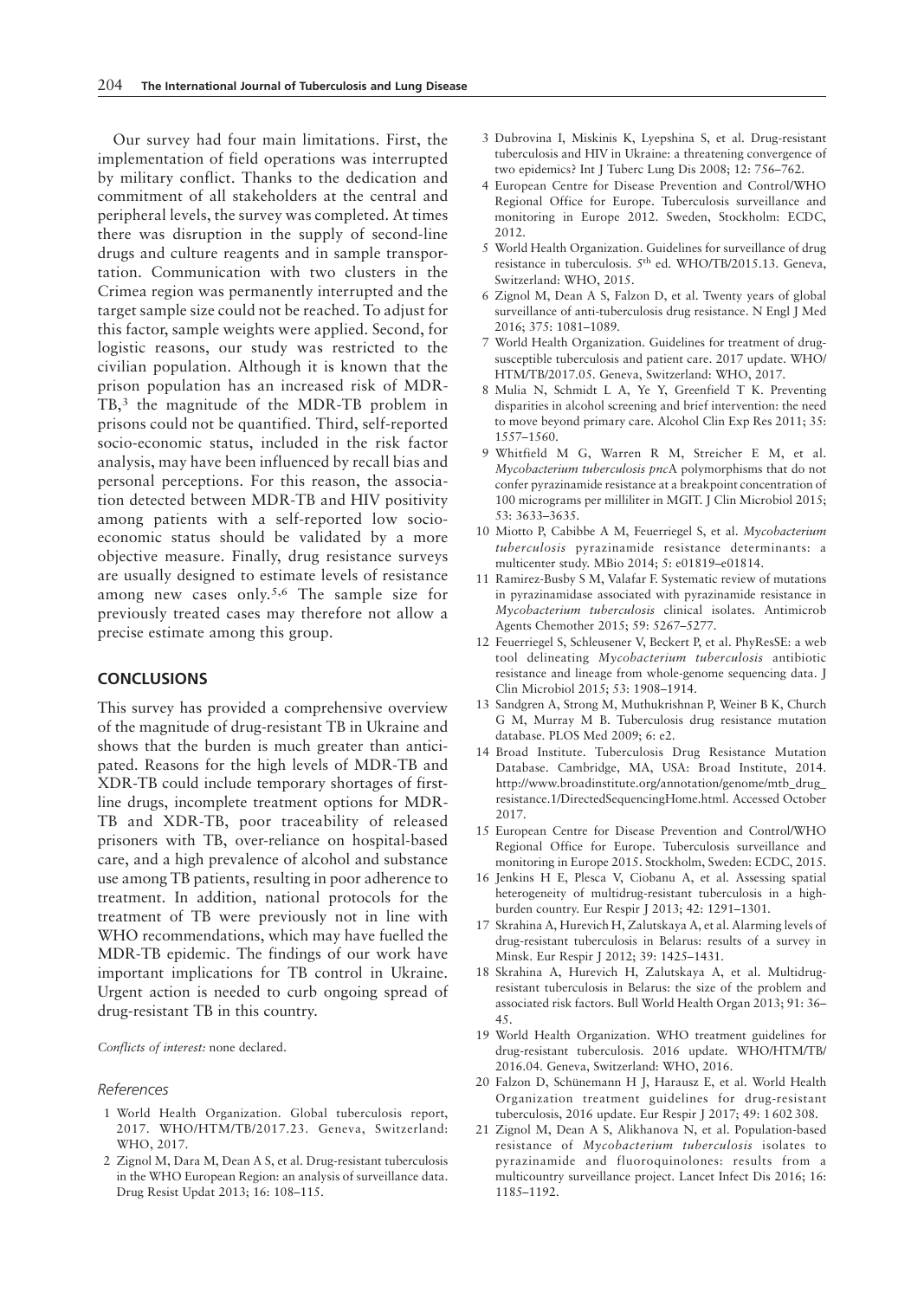- 22 Murphy A, Levchuk N, Stickley A, Roberts B, McKee M. A country divided? Regional variation in mortality in Ukraine. Int J Public Health 2013; 58: 837–844.
- 23 Ulmasova D, Uzakova G, Tillyashayhov M, et al. Multidrugresistant tuberculosis in Uzbekistan: results of a nationwide survey, 2010 to 2011. Euro Surveill 2013; 18: 20609. http:// www.eurosurveillance.org/images/dynamic/EE/V18N42/ art20609.pdf. Accessed October 2017.
- 24 Mdivani N, Zangaladze E, Volkova N, et al. High Prevalence of multidrug-resistant tuberculosis in Georgia. Int J Infect Dis 2008; 12: 635–644.
- 25 van den Hof S, Tursynbayeva A, Abildaev T, et al. Converging risk factors but no association between HIV infection and multidrug-resistant tuberculosis in Kazakhstan. Int J Tuberc Lung Dis 2013; 17: 526–531.